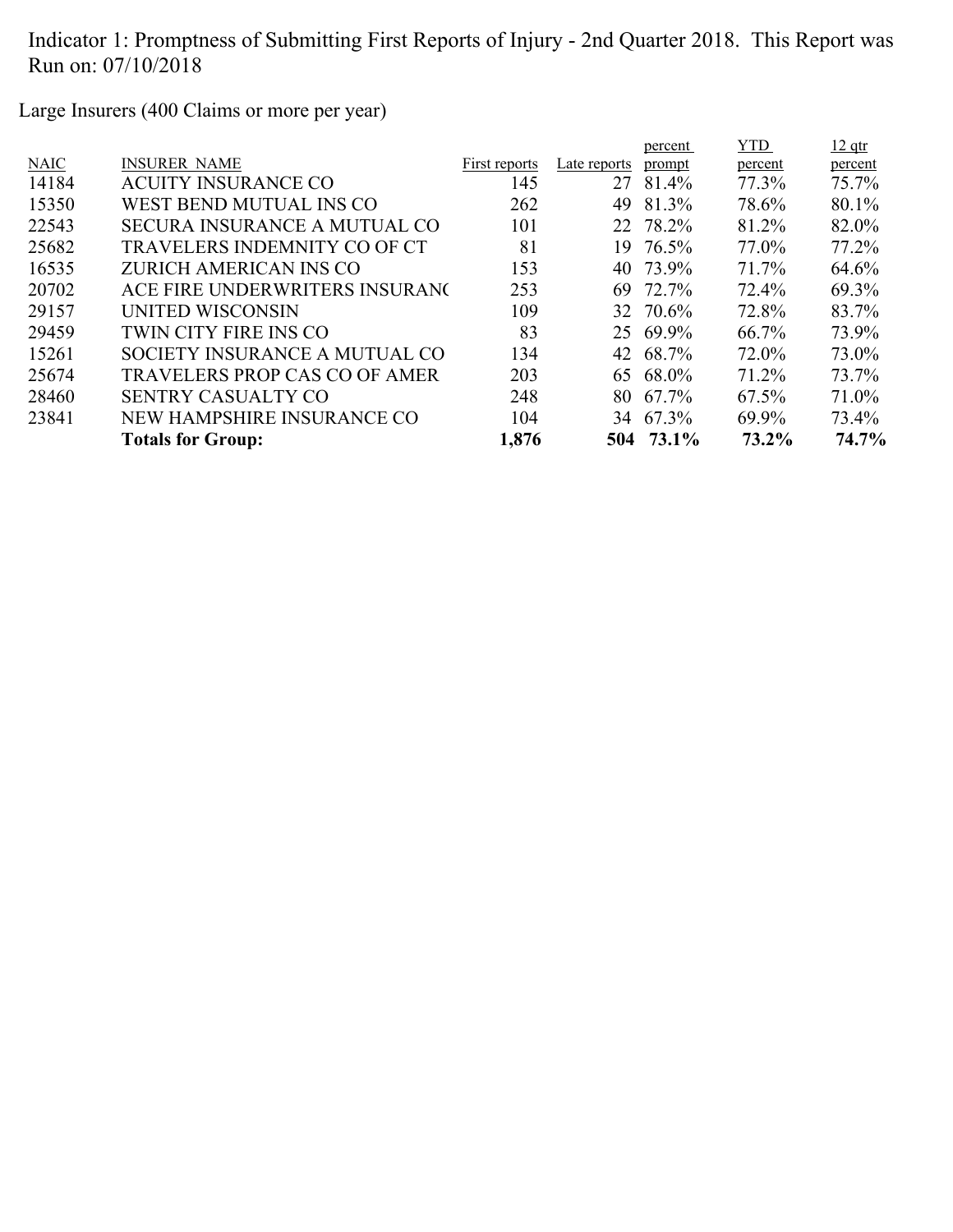Medium Size Insurers (65 -399 Claims or more per year)

|             |                                        |               |                  | percent    | <b>YTD</b> | $12$ qtr |
|-------------|----------------------------------------|---------------|------------------|------------|------------|----------|
| <b>NAIC</b> | <b>INSURER NAME</b>                    | First reports | Late reports     | prompt     | percent    | percent  |
| SI          | <b>KWIK TRIP INC</b>                   | 25            | 1                | 96.0%      | 94.7%      | 85.1%    |
| 24449       | REGENT INSURANCE CO                    | 30            |                  | 4 86.7%    | 88.7%      | 76.4%    |
| 13935       | FEDERATED MUTUAL INS CO                | 22            | $\overline{4}$   | 81.8%      | 87.5%      | 92.4%    |
| 14303       | <b>INTEGRITY MUTUAL INS CO</b>         | 49            | 3                | 93.9%      | 87.1%      | 82.9%    |
| 11527       | <b>LEAGUE OF WIS MUNICIPALITIES MU</b> | 28            |                  | 4 85.7%    | 87.0%      | 91.0%    |
| 11374       | <b>SFM MUTUAL INS CO</b>               | 72            |                  | 6 91.7%    | 85.9%      | 88.1%    |
| <b>SI</b>   | <b>DEPT OF ADMINISTRATION</b>          | 58            | $\tau$           | 87.9%      | 85.8%      | 86.2%    |
| 18988       | <b>AUTO OWNERS INS CO</b>              | 29            |                  | 3 89.7%    | 85.7%      | 76.2%    |
| 11371       | <b>GREAT WEST CASUALTY CO</b>          | 11            | $\boldsymbol{0}$ | 100.0%     | 85.7%      | 84.0%    |
| 25666       | <b>TRAVELERS INDEMNITY CO OF AMEI</b>  | 11            | 2                | 81.8%      | 85.2%      | 76.7%    |
| <b>SI</b>   | FEDERAL EXPRESS CORPORATION            | 18            | 2                | 88.9%      | 85.0%      | 79.4%    |
| 19275       | AMERICAN FAMILY MUTUAL INS CO.         | 23            | 4                | 82.6%      | 81.5%      | 81.2%    |
| 34789       | 21ST CENTURY CENTENNIAL INS CO         | 22            | $\overline{4}$   | 81.8%      | 81.3%      | 77.9%    |
| 21415       | <b>EMPLOYERS MUTUAL CAS CO</b>         | 56            | 13               | 76.8%      | 81.0%      | 77.0%    |
| 19259       | SELECTIVE INS CO OF SOUTH CAROL        | 15            | 3                | 80.0%      | 80.6%      | 66.3%    |
| 12305       | ACCIDENT FUND NATIONAL INS CO          | 24            | $\overline{7}$   | 70.8%      | 79.6%      | 88.4%    |
| 21458       | <b>EMPLOYERS INSURANCE CO OF WAL</b>   | 16            | 1                | 93.8%      | 78.1%      | 77.9%    |
| 42404       | <b>LIBERTY INSURANCE CORP</b>          | 36            | $\overline{7}$   | 80.6%      | 77.9%      | 73.1%    |
| 15377       | WESTERN NATIONAL MUTUAL INS C          | 17            | 5                | 70.6%      | 76.6%      | 86.0%    |
| 26271       | <b>ERIE INSURANCE EXCHANGE</b>         | 29            | 8                | 72.4%      | 75.7%      | 77.9%    |
| 14176       | HASTINGS MUTUAL INS CO                 | 36            |                  | 6 83.3%    | 75.5%      | 63.9%    |
| 40142       | <b>AMERICAN ZURICH INS CO</b>          | 79            |                  | 15 81.0%   | 74.5%      | 77.7%    |
| 31895       | AMERICAN INTERSTATE INS CO             | 21            | 5                | 76.2%      | 73.3%      | 79.6%    |
| 21407       | <b>EMCASCO INSURANCE CO</b>            | 84            |                  | 26 69.0%   | 72.7%      | 80.2%    |
| 10166       | <b>ACCIDENT FUND INS CO OF AMERICA</b> | 41            | 12               | 70.7%      | 72.6%      | 87.0%    |
| 37885       | XL SPECIALTY INSURANCE COMPAN          | 47            | 14               | 70.2%      | 72.2%      | 67.5%    |
| 33600       | <b>L M INSURANCE CORP</b>              | 40            | 11               | 72.5%      | 72.1%      | 62.0%    |
| 24147       | OLD REPUBLIC INS CO                    | 74            | 22               | 70.3%      | 71.4%      | 68.5%    |
| <b>SI</b>   | UW-SYSTEM ADMINISTRATION               | 30            | 10               | 66.7%      | 71.2%      | 67.4%    |
| 15105       | SAFETY NATIONAL CASUALTY CORP          | 29            | 7                | 75.9%      | 69.2%      | 63.4%    |
| 24988       | SENTRY INSURANCE A MUTUAL CO           | 82            |                  | 27 67.1%   | 69.0%      | 71.5%    |
| 18767       | CHURCH MUTUAL INSURANCE CO             | 30            |                  | 10 66.7%   | 67.9%      | 69.5%    |
| 26956       | WIS COUNTY MUTUAL INS CORP             | 15            | 6                | $60.0\%$   | 67.7%      | 76.6%    |
| 23035       | LIBERTY MUTUAL FIRE INS CO             | 21            |                  | 7 66.7%    | 66.7%      | 76.8%    |
| 10677       | <b>CINCINNATI INSURANCE CO</b>         | 37            | 12               | 67.6%      | 65.9%      | 72.8%    |
| 11150       | <b>ARCH INSURANCE CO</b>               | 38            | 13               | 65.8%      | 65.3%      | 69.7%    |
| 23817       | <b>ILLINOIS NATIONAL INS CO</b>        | 61            | 18               | 70.5%      | 65.2%      | 67.8%    |
| 19950       | <b>WILSON MUTUAL INS CO</b>            | 24            | 11               | 54.2%      | 64.3%      | 71.2%    |
| 20397       | VIGILANT INSURANCE CO                  | 23            |                  | 9 60.9%    | 63.6%      | 64.5%    |
| 23434       | MIDDLESEX INSURANCE CO                 | 77            | 31               | 59.7%      | 62.8%      | 72.0%    |
| 13021       | UNITED FIRE & CASUALTY CO              | 19            |                  | 6 68.4%    | 61.9%      | 69.9%    |
| 20281       | FEDERAL INSURANCE CO                   | 17            | 8                | 52.9%      | 61.4%      | 57.8%    |
| 24554       | XL INSURANCE AMERICA INC               | 26            | 12               | 53.8%      | $60.0\%$   | 73.0%    |
| 29424       | HARTFORD CASUALTY INS CO               | 29            |                  | 15 48.3%   | 59.3%      | 66.3%    |
| 25402       | <b>EMPLOYERS ASSURANCE CORP</b>        | 40            |                  | 14 65.0%   | 59.0%      | 71.8%    |
| 20427       | AMERICAN CASUALTY CO OF READI          | 18            |                  | $7,61.1\%$ | 55.8%      | 58.0%    |
| 15091       | <b>RURAL MUTUAL INS CO</b>             | 75            |                  | 32 57.3%   | 55.4%      | 64.3%    |
| 19429       | <b>INSURANCE CO OF STATE OF PA</b>     | 32            |                  | 18 43.8%   | 50.7%      | 61.7%    |
|             |                                        |               |                  |            |            |          |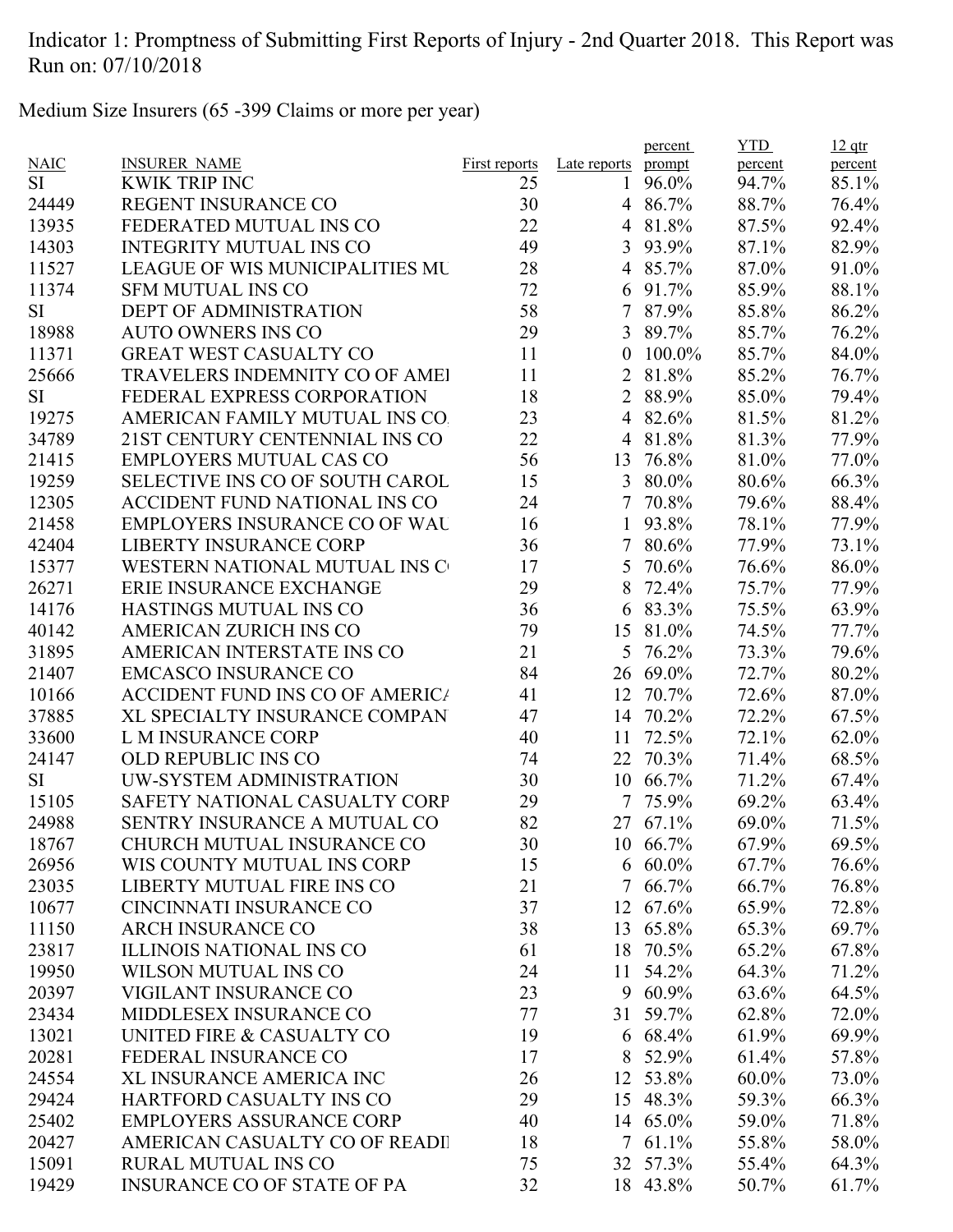Medium Size Insurers (65 -399 Claims or more per year)

|             | <b>Totals for Group:</b>      | 1,906         |                 | 562 70.5%   | $70.2\%$   | 73.4%    |
|-------------|-------------------------------|---------------|-----------------|-------------|------------|----------|
| <b>SI</b>   | <b>CITY OF MILWAUKEE</b>      | 46            |                 | 29 37.0%    | 36.2%      | 63.4%    |
| 13986       | FRANKENMUTH MUTUAL INS CO     | 20            |                 | 9 $55.0\%$  | 44.2%      | 80.1%    |
| <b>SI</b>   | <b>CITY OF MADISON</b>        | 22            | 13 <sup>7</sup> | 40.9%       | $45.0\%$   | 54.5%    |
| <b>SI</b>   | MILWAUKEE BOARD OF SCHOOL DIR | 31            |                 | 16 48.4%    | 48.3%      | 55.5%    |
| -SI         | <b>KOHLER CO</b>              | 16            |                 | $7\,56.3\%$ | 50.0%      | 61.5%    |
| 22667       | ACE AMERICAN INSURANCE CO     | 35            |                 | 16 54.3%    | 50.0%      | 70.0%    |
| <b>NAIC</b> | <b>INSURER NAME</b>           | First reports | Late reports    | prompt      | percent    | percent  |
|             |                               |               |                 | percent     | <b>YTD</b> | $12$ qtr |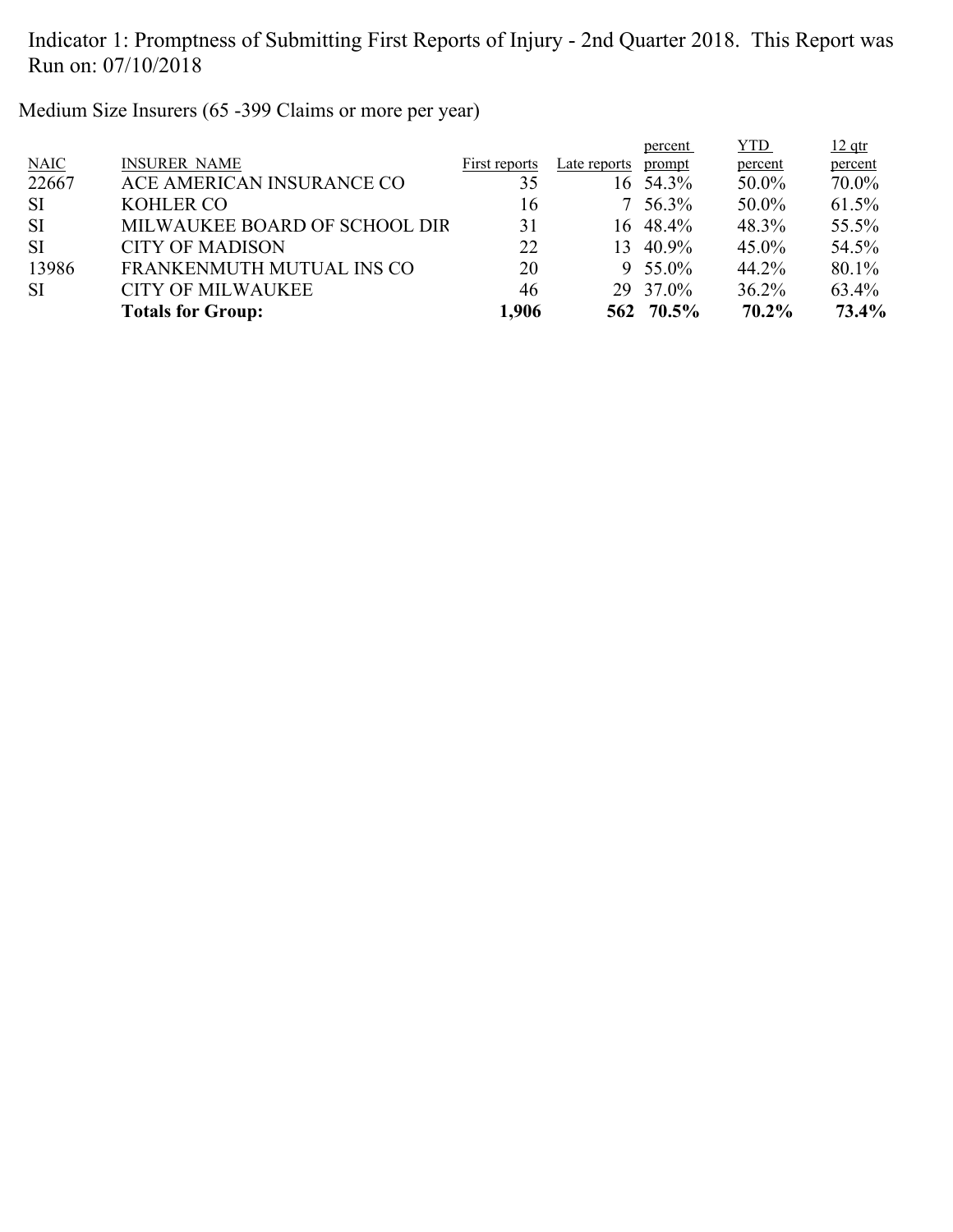Small Size Insurers (Less than 65 Claims per year)

|             |                                       |                         |                  | percent      | <b>YTD</b> | $12$ qtr |
|-------------|---------------------------------------|-------------------------|------------------|--------------|------------|----------|
| <b>NAIC</b> | <b>INSURER NAME</b>                   | <b>First reports</b>    | Late reports     | prompt       | percent    | percent  |
| <b>SI</b>   | MAYO CLINIC HEALTH SYS-NW WI R        | 12                      | $\theta$         | $100.0\%$    | 100.0%     | 95.3%    |
| <b>SI</b>   | SSM HEALTH CARE OF WISCONSIN IN       | 9                       | $\overline{0}$   | $100.0\%$    | 93.5%      | 90.5%    |
| 24112       | <b>WESTFIELD INSURANCE CO</b>         | 7                       | $\mathbf{1}$     | 85.7%        | 89.5%      | 88.5%    |
| <b>SI</b>   | MILWAUKEE TRANSPORT SERVICES          | $\overline{7}$          | $\overline{0}$   | 100.0%       | 93.8%      | 86.9%    |
| <b>SI</b>   | FEDEX FREIGHT INC                     | $\overline{\mathbf{3}}$ | $\overline{0}$   | 100.0%       | 69.2%      | 86.7%    |
| 19445       | NATIONAL UNION FIRE INS CO OF PIT     | 5                       | 2                | $60.0\%$     | 62.5%      | 86.4%    |
| <b>SI</b>   | <b>USF HOLLAND LLC</b>                | 8                       |                  | 4 50.0%      | 68.8%      | 86.4%    |
| 37478       | HARTFORD INSURANCE CO OF THE M        |                         | $\overline{0}$   | $100.0\%$    | 100.0%     | 86.3%    |
| 20109       | <b>BITCO NATIONAL INS CO</b>          | 7                       | $\overline{0}$   | $100.0\%$    | 100.0%     | 84.5%    |
| 21261       | ELECTRIC INSURANCE CO                 | 6                       | $\mathbf{1}$     | 83.3%        | 91.7%      | 83.8%    |
| <b>SI</b>   | ST JOSEPHS HOSPITAL OF MARSHFIE       | $\boldsymbol{0}$        | $\boldsymbol{0}$ | $0.0\%$      | $0.0\%$    | 83.3%    |
| 24228       | PEKIN INSURANCE CO                    | 8                       | $\overline{0}$   | 100.0%       | 100.0%     | 83.1%    |
| 13692       | DONEGAL MUTUAL INS CO                 | 9                       | 2                | 77.8%        | 87.0%      | 82.4%    |
| 10351       | FIRST DAKOTA INDEMNITY COMPAN         | 11                      | 4                | 63.6%        | 76.5%      | 82.4%    |
| 12006       | DISTRICTS MUTL INS & RISK MGMT S      | 8                       |                  | 4 50.0%      | $60.0\%$   | 82.1%    |
| 24830       | CITIES & VILLAGES MUTUAL INS CO       | 13                      |                  | 92.3%        | 88.5%      | 81.5%    |
| 33588       | <b>FIRST LIBERTY INS CORP</b>         | $\overline{4}$          | 1                | 75.0%        | 90.9%      | 79.5%    |
| 12262       | PENN MFRS ASSOCIATION INS CO          | 10                      | 1                | 90.0%        | 73.7%      | 79.3%    |
| 19038       | TRAVELERS CASUALTY & SURETY C         | 6                       |                  | 4 33.3%      | 55.6%      | 78.8%    |
| SI          | <b>COLUMBIA ST MARY'S INC</b>         | 4                       | $\overline{0}$   | 100.0%       | 87.5%      | 78.2%    |
| <b>SI</b>   | <b>TARGET CORP (STORES)</b>           | 9                       |                  | 88.9%        | 72.2%      | 78.0%    |
| 32700       | <b>OWNERS INS CO</b>                  | 13                      | 4                | 69.2%        | 78.9%      | 77.3%    |
| 28258       | CONTINENTAL INDEMNITY COMPAN          | $\overline{2}$          |                  | 50.0%        | 75.0%      | 76.5%    |
| 12304       | ACCIDENT FUND GENERAL INSURAN         | 6                       |                  | 2 66.7%      | 62.5%      | 76.3%    |
| 19410       | <b>COMMERCE &amp; INDUSTRY INS CO</b> | $\overline{7}$          |                  | 2 71.4%      | 71.4%      | 75.8%    |
| 23574       | MIDWEST FAMILY MUTUAL INS CO          | 5                       | $\mathbf{1}$     | 80.0%        | 64.3%      | 74.0%    |
| 24414       | <b>GENERAL CAS CO OF WI</b>           | 8                       | $\boldsymbol{0}$ | 100.0%       | 92.3%      | 73.7%    |
| 37257       | PRAETORIAN INS CO                     | 9                       | 5                | 44.4%        | 68.8%      | 73.1%    |
| <b>SI</b>   | THE VOLLRATH COMPANY LLC              | $\boldsymbol{0}$        | $\mathbf{0}$     | $0.0\%$      | 66.7%      | 73.1%    |
| 28223       | NATIONWIDE AGRIBUSINESS INS CO        | $\overline{2}$          | $\theta$         | 100.0%       | 90.0%      | 72.2%    |
| 25615       | <b>CHARTER OAK FIRE INS CO</b>        | $\overline{4}$          |                  | 75.0%        | 69.2%      | 72.1%    |
| 26832       | <b>GREAT AMERICAN ALLIANCE INS CO</b> | 15                      | $\theta$         | $100.0\%$    | 93.3%      | 71.9%    |
| 13838       | <b>FARMLAND MUTUAL INS CO</b>         | 5                       | $\mathbf{1}$     | 80.0%        | 87.5%      | 71.4%    |
| 23787       | NATIONWIDE MUTUAL INS CO              | $\mathbf{1}$            | $\overline{0}$   | $100.0\%$    |            |          |
|             | <b>CNH AMERICA LLC</b>                |                         |                  |              | 71.4%      | 69.3%    |
| SI          |                                       | $\overline{2}$          |                  | $2\ \ 0.0\%$ | 57.1%      | 68.6%    |
| 22659       | <b>INDIANA INSURANCE CO</b>           | 21                      |                  | 9 57.1%      | 64.3%      | 68.0%    |
| 25143       | STATE FARM FIRE & CASUALTY CO         | 7                       |                  | 5 28.6%      | 38.5%      | 66.3%    |
| 11250       | <b>COMMUNITY INS CORP</b>             | 6                       |                  | 3 50.0%      | 75.0%      | 65.3%    |
| 10804       | CONTINENTAL WESTERN INS CO            | 11                      | 1                | 90.9%        | 66.7%      | 63.7%    |
| 20508       | <b>VALLEY FORGE INS CO</b>            | $\overline{4}$          |                  | 3 25.0%      | 44.4%      | 63.5%    |
| 26247       | AMERICAN GUARANTEE & LIABILITY        | 16                      |                  | 6 62.5%      | 69.0%      | 60.4%    |
| 31534       | CITIZENS INSURANCE CO OF AMERIC       | 14                      |                  | 9 35.7%      | $36.0\%$   | 60.3%    |
| 20044       | BERKSHIRE HATHAWAY HOMESTATI          | $\mathfrak{Z}$          | 3                | $0.0\%$      | 25.0%      | 59.4%    |
| SI          | STI HOLDINGS, INC                     | 12                      |                  | 4 66.7%      | 71.4%      | 58.3%    |
| 32620       | NATIONAL INTERSTATE INS               | 6                       | $\boldsymbol{0}$ | $100.0\%$    | 73.3%      | 56.8%    |
| 20494       | <b>TRANSPORTATION INS CO</b>          | 8                       | 5                | 37.5%        | 34.8%      | 53.6%    |
| <b>SI</b>   | <b>COUNTY OF MILWAUKEE</b>            | 8                       |                  | 4 50.0%      | 58.3%      | 52.7%    |
| 19879       | SECURITY NATIONAL INS CO              | 10                      |                  | 4 60.0%      | 61.1%      | 50.5%    |